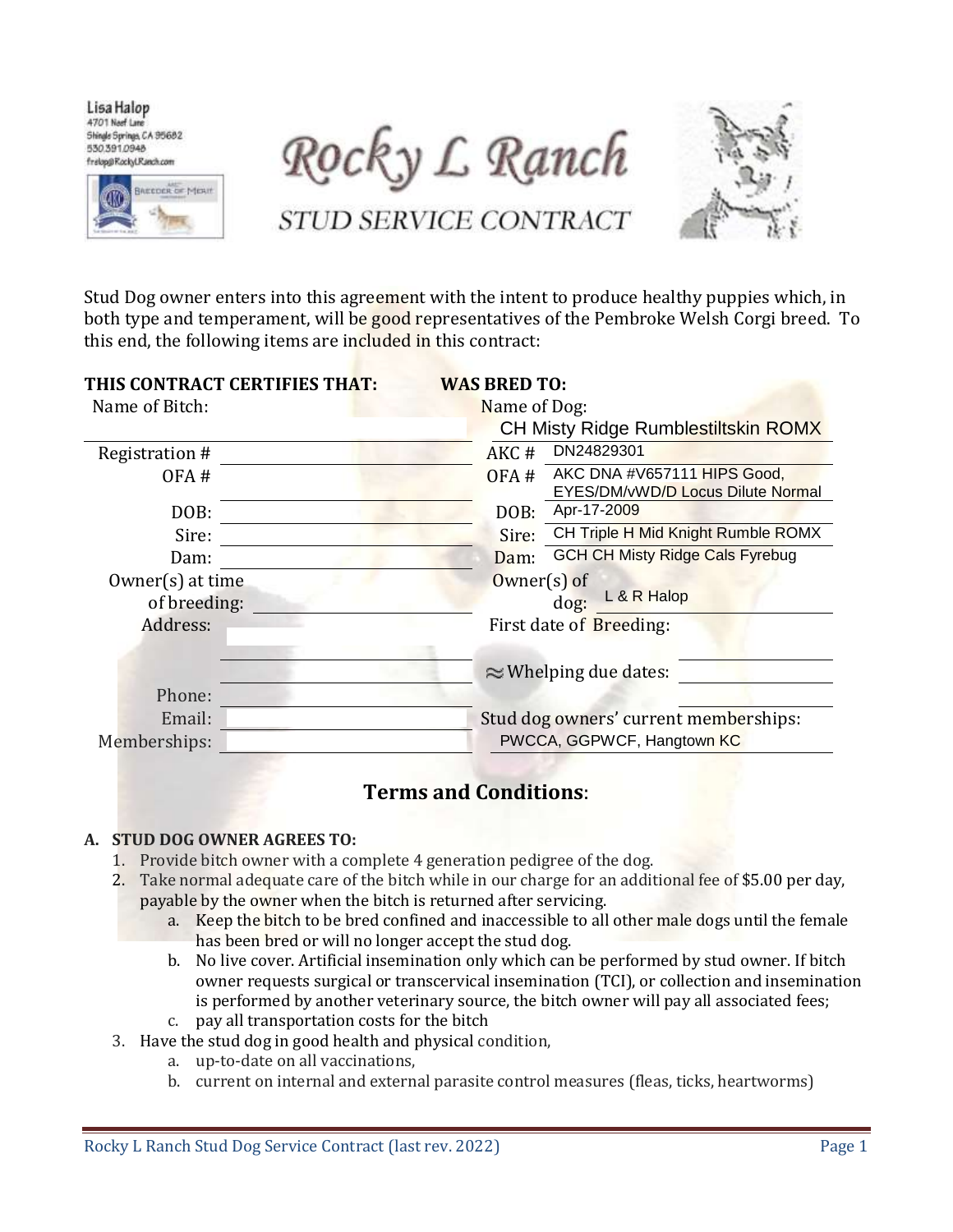- c. have test results available to the bitch owner for OFA (Hips), CERF eye exam and any other health tests performed on this dog.
- 4. If bred with shipped chilled fresh semen,
	- a. the stud dog will be collected,
	- b. the semen infused with a good quality canine extender,
	- c. shipped overnight adequately chilled for insemination the following business day,
	- d. insured by the shipping company for \$1500.
	- e. No guarantees are made if the semen is not inseminated immediately upon receipt unless the shipping company is at fault for any delays.
	- f. If the shipping company delays shipment while the semen is in their care, the shipping company will be liable for the cost of the shipment per their insurance and the bitch owner will initiate and complete any claims for loss.
- 5. If bred with frozen semen,
	- a. Unless alternate arrangements are made and agreed upon by all parties to this contract, the semen will be stored at the Frozen In Time Semen Bank. They collect, freezes, and store canine semen and provides for its successful use in artificial insemination.
	- b. Unless alternate arrangements are made and agreed upon by all parties to this contract, the semen is shipped via Federal Express, and the costs to the bitch owner include: semen collection and prep., nitrogen tank rental, and shipping and handling to your veterinarian. Unless alternate arrangements are made and agreed upon by all parties to this contract, contact Frozen In Time Semen Bank for current fees/charges.

[http://www.FrozenInTimeSemenBank.com/\(](http://www.frozenintimesemenbank.com/)Frozen In Time Semen Bank requires a credit card for payment of fees, prior to shipment) Frozen In Time Semen Bank needs 4 to 5 days notice prior to shipment of frozen semen. Additional charges result if notification is 3 working days or less. We are not responsible for frozen semen once it has been released from the storage facility.

- c. Return stud service is NOT guaranteed if no pregnancy results from the breeding when frozen semen is used.
- d. Items 5 a., b., d., e., f. above also apply.
- 6. Sign litter registration<sup>1</sup> promptly and return to bitch owner once the entire stud fee is paid.
- 7. Provide a return stud service of the same dog to the same bitch if no pregnancy results from the breeding when chilled semen is used, for the same stud fee agreed upon in this contract.
	- a. To receive the return service, the bitch owner must notify the stud dog owner of failure to conceive, in writing, not more than 70 days following the breeding.
	- b. If the stud is no longer available for whatever reason for the return service, the stud dog owner or agent reserves the right to offer a different stud to the bitch owner or refund any stud fees paid, less the booking fee.
	- c. If the bitch changes ownership, there is no obligation on the part of the stud dog owner to provide a repeat service.
- 8. Provide the bitch owner with a written receipt for the stud service and a record of the servicing dates.

# **B. BITCH OWNER AGREES TO:**

 $\overline{a}$ 

<sup>1</sup> *The [American Kennel Club](http://www.akc.org/registration/policies/index.cfm?page=4) takes the position that the owner of the sire is required to sign an application to register a litter certifying only to the fact that a particular dam was bred to the sire identified on the Litter Registration Application form on a specified date of mating, unless there is an agreement signed by all parties concerned in which it is specifically set forth that the owner of the sire is not obligated to sign an American Kennel Club litter registration application form until such time as the stud fee has been paid. AKC®Procedures for Registration Matters III.B.*

Rocky L Ranch Stud Dog Service Contract (last rev. 2022) Page 2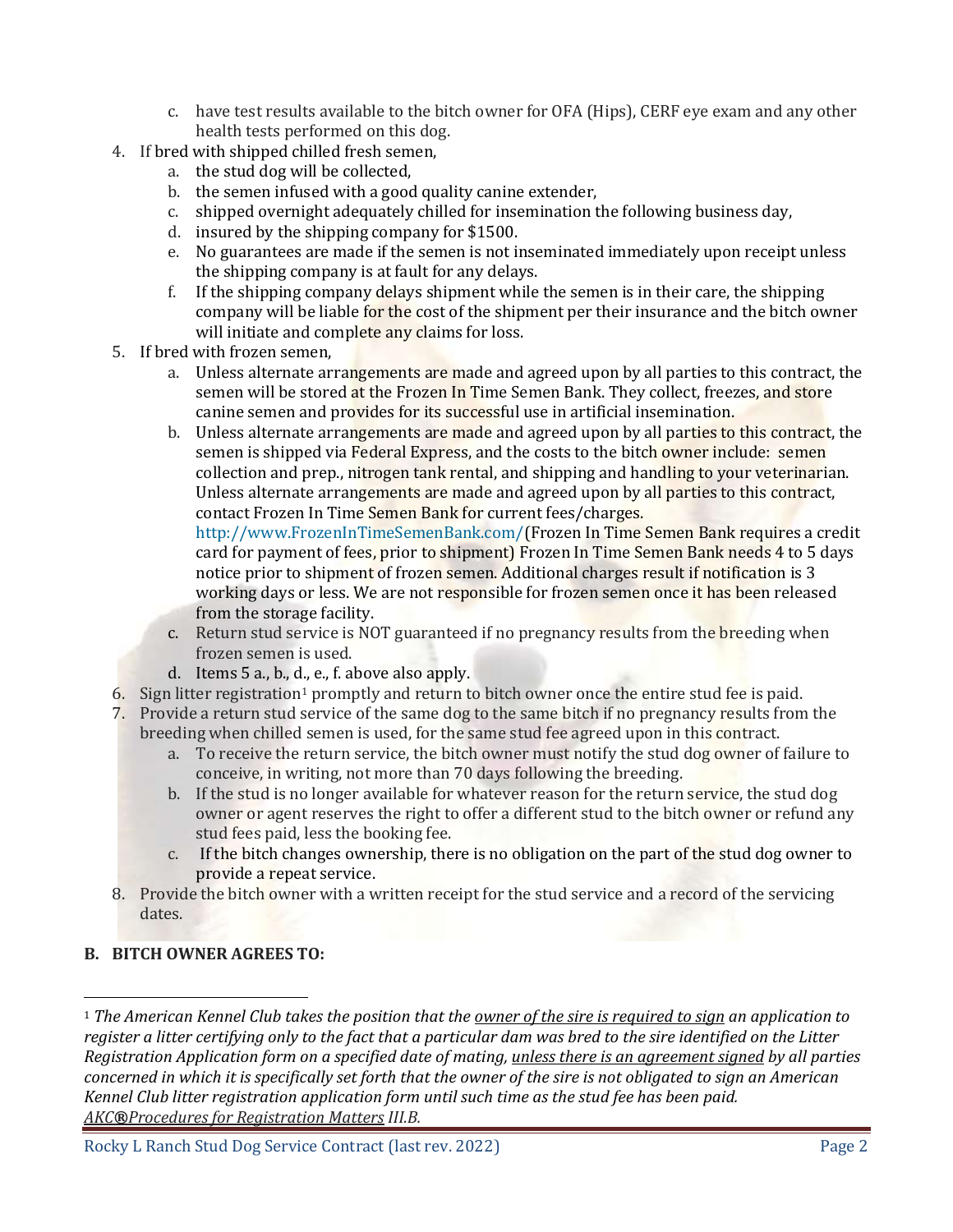- 1. Pay the total stud service fee of \$1500, live breeding or fresh artificial insemination, of which \$150 constitutes a non-refundable booking fee.
	- a. Half of the stud fee is due before the bitch is serviced.
	- b. The remainder of the stud fee is due 72 hours after the litter is born.
	- c. In lieu of a stud fee, both stud dog and bitch owners may agree to compensation as follows:
- 2. If the bitch is to be bred while under the care and direction of the stud dog owner:
	- a. provide adequate quantities of food for the bitch while the bitch is in the care of the stud dog owner;
	- b. pay all board and care fees incurred while she is in the care of the stud dog owner (see section A.2. above);
	- c. No live cover. Artificial insemination only which can be performed by stud owner. If bitch owner requests surgical or TCI, or collection and insemination is performed by another veterinary source, the bitch owner will pay all associated fees;
	- d. pay all transportation costs for the bitch
- 3. If the bitch is to be bred with shipped chilled fresh semen:
	- a. The bitch owner shall pay for the cost for artificial insemination, semen collection and shipping of the semen, and will return the shipping container in good condition to the stud dog owner within 14 days.
	- b. When using chilled fresh semen it is the responsibility of the owner of the bitch to make sure that they are dealing with a competent and experienced veterinary reproduction specialist, competent to perform the insemination.
	- c. The bitch owner shall pay any and all travel expenses where the stud dog owner must travel greater than 100 miles per collection round-trip to an accredited and qualified semen collection and shipping facility, if applicable.
- 4. When using frozen semen it is the responsibility of the owner of the bitch to make sure that they are dealing with a competent and experienced veterinary reproduction specialist. It is strongly suggested that the veterinary specialist selected for performing the breeding have specialized experience in surgical or TCI procedures and should have on site storage equipment for the frozen semen.
	- a. All expenses associated with frozen semen retrieval, tank rental, shipping of the semen and return of the tank is the responsibility of the owner of the bitch being bred.
	- b. Payment for these services is to be made directly to the storage facility by the bitch owner.
- 5. Provide a 4 generation pedigree before servicing.
- 6. Send bitch in good health, physical condition and in season.
- 7. The bitch shall be
	- a. up-to-date on all vaccinations, providing the stud dog owner a record of current vaccinations including Rabies;
	- b. current on internal and external parasite control measures (fleas, ticks, heartworms).
	- c. Test results shall be available to the stud dog owner for OFA (Hips), CERF eye exam and any other health tests performed on this bitch. (Preliminary results are acceptable for hips.)
	- d. All parties agree Yes No that the bitch must be progesterone tested prior to breeding, to confirm ovulation.
	- e. Financial responsibility for the above tests are to be borne by the bitch owner.
- 8. Notify stud dog owner/agent, in writing no later than 70 days after breeding if no pregnancy results from the breeding. Failure to do so will result in no return service being provided.
- 9. Keep the bitch properly confined following the breeding to ensure no other dog could service her accidentally, before her heat cycle is complete.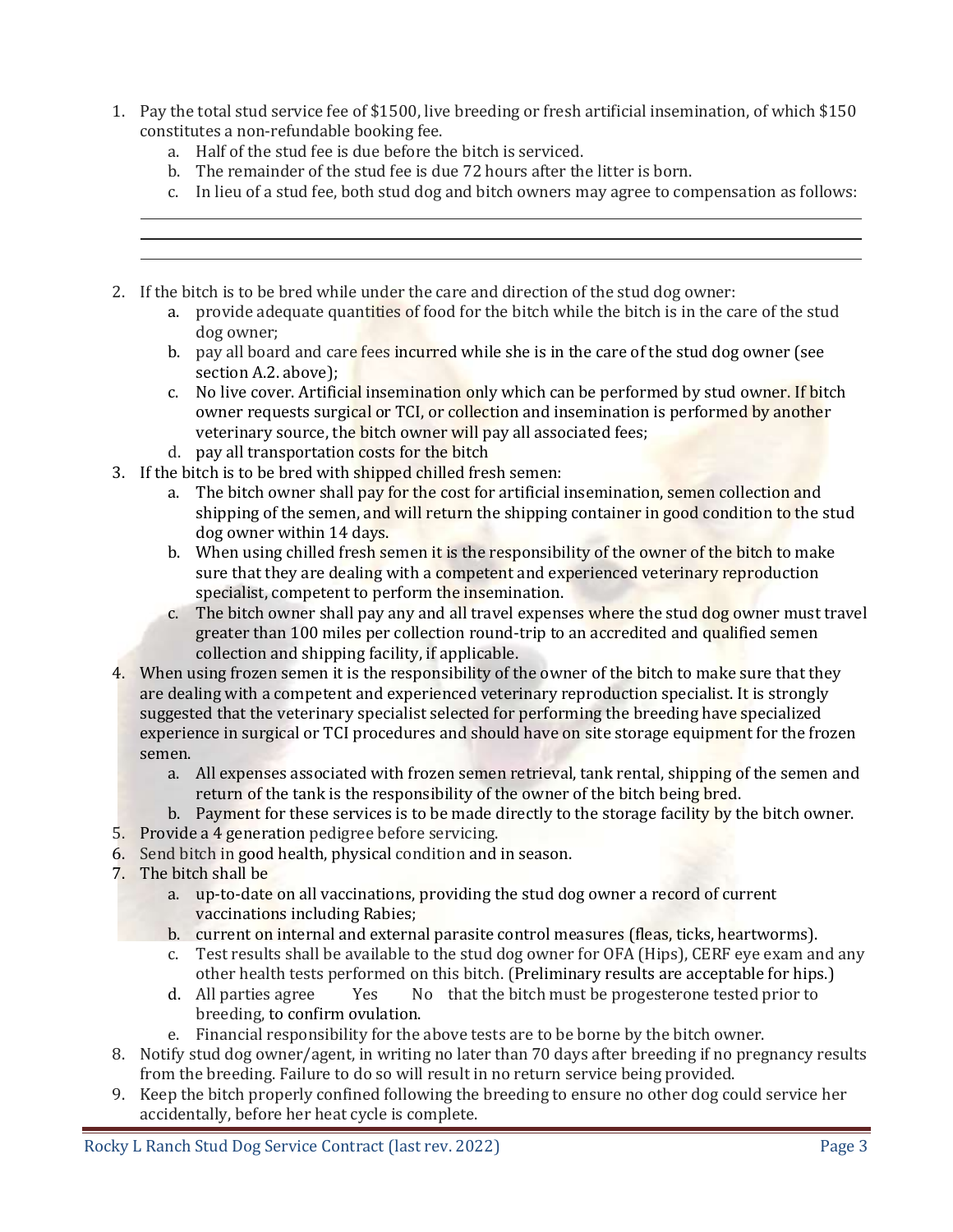10. Agrees to not knowingly sell or transfer puppies whelped as a result of this breeding to any person or firm connected with the business of resale or wholesale of dogs.

### **C. OTHER CONDITIONS:**

- 1. In breeding animals, there is always a risk that one may be injured during the process. Bitch owner agrees to hold the stud dog or his owner harmless from any liability or damage. In addition, the bitch owner understands that the stud dog owner accepts no liability for the actions of this bitch while in their care, including but not limited to personal injury or property damage.
- 2. If for some reason the bitch dies while in the care of the stud dog owner there will be no fees owed to the bitch owner until a necropsy is performed by an accredited veterinarian and a finding of negligence is made, or the veterinarian finds a reason to believe physical harm was done to the bitch. If the veterinarian can attribute the death of the bitch to the stud dog owner, a fee of \$1500 will be paid to the bitch owner by the stud dog owner.
- 3. A minimum of two (2) live puppies that survive 7 days constitutes a complete litter.
	- a. If less than a complete litter is produced, the owner of the bitch may have one return service of the same bitch or other mutually agreed upon bitch to the same stud within 12 months, and abide by the conditions of B.1bc, B.2, B.3, B.4, B.6, B.7, B.9 and  $B.10$  above.
	- b. If only a singleton is produced, the bitch owner may elect to forego a return service and the second half of the stud fee is waived.
- 4. If the bitch fails to conceive on the return service, this Contract is terminated and any stud fees paid, less the booking fee, will be refunded.
- 5. The owner of the bitch will keep all resultant puppies of this breeding
	- a. until they are at least  $10$  weeks of age,
	- b. have all appropriate vaccinations, deworming, nail trimming and socialization, and
	- c. are placed into good homes with a written contract of sale on all puppies that are sold or otherwise placed.
	- d. All **pet** puppies are to be sold on limited registration papers with spay/neuter contracts.
	- e. It is agreed that no puppies from this breeding will be sold outside of the United States or its Trust Territories unless
		- i. prior agreement is reached between stud and bitch owners (See Section E.), or
		- ii. unless they were whelped outside the United States or its Trust Territories.
	- f. It is agreed that no puppies from this breeding will be sold intact without limited registration to any service organizations.
- 6. Both Dog and Bitch owners agree to abide by the PWCCA code of ethics and ideally, be a member of the PWCCA, an accredited Regional or International Pembroke Welsh Corgi Club, or AKC or internationally accredited All-Breed Kennel Club in good standing.

## **D. CONFLICT RESOLUTION:**

- **1. Mediation.** All stud dog owner(s) and bitch owner(s) agree to mediate any dispute or claim arising between them out of this Contract, or any resulting transaction, before resorting to arbitration or court action. Mediation fees, if any, shall be divided equally among the parties involved. If, for any dispute or claim to which this paragraph applies, any party commences an action without first attempting to resolve the matter through mediation or refuses to mediate after a request has been made, then that party shall not be entitled to recover attorney fees, even if they would otherwise be available to that party in any such action.
- **2. Arbitration.** All stud dog owner(s) and bitch owner(s) agree that any dispute or claim in law or equity arising between them out of this Contract, which is not settled through mediation, shall be decided by neutral, binding arbitration. The arbitrator shall be a retired civil judge or justice, or an attorney, unless the parties mutually agree to a different arbitrator, who shall render and award in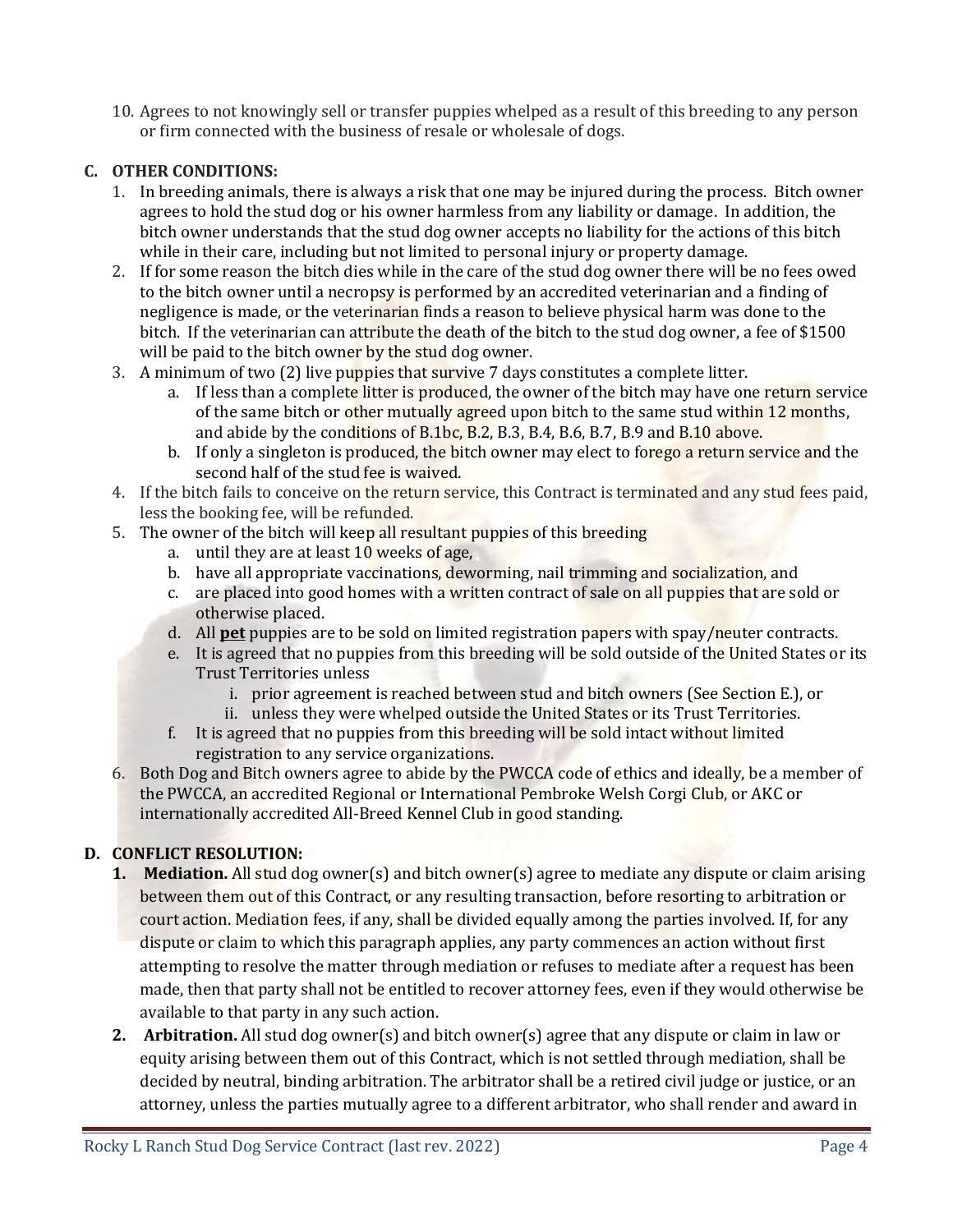accordance with the laws of the California, county of El Dorado. Judgment upon the award of the arbitrator may be entered in any court having jurisdiction, and the parties shall have the right to discovery in accordance with the State's civil code.

Upon signing this agreement I acknowledge that I am the owner or lessee of this stud dog and I have the legal right to breed him.

| Sigma<br>JILIITU. |  |
|-------------------|--|
|                   |  |

Stud Dog Owner(s) Lisa Halop Date

Upon signing this agreement I acknowledge that I am the owner or lessee of this bitch and I have the legal right to breed her.

Signed:

Bitch/Owner(s) Date

*By signing the above document, all parties agree to abide by the PWCCA Code of Ethics.*

**E. Additional agreements between all parties to this contract:**  *(such as alternate artificial insemination arrangements, or different boarding agreements, etc.)*

| Date: | Initials |
|-------|----------|
|       |          |
|       | Initials |
| Date: |          |

| Progesterone test results: | Date: |
|----------------------------|-------|
| Progesterone test results: | Date: |
| Progesterone test results: | Date: |
| Progesterone test results: | Date: |
| Progesterone test results: | Date: |

Bred:

| $1 - 1 -$<br>Date: | -<br>Dacc. | ue: | acc. | ate: |
|--------------------|------------|-----|------|------|
|                    |            |     |      |      |